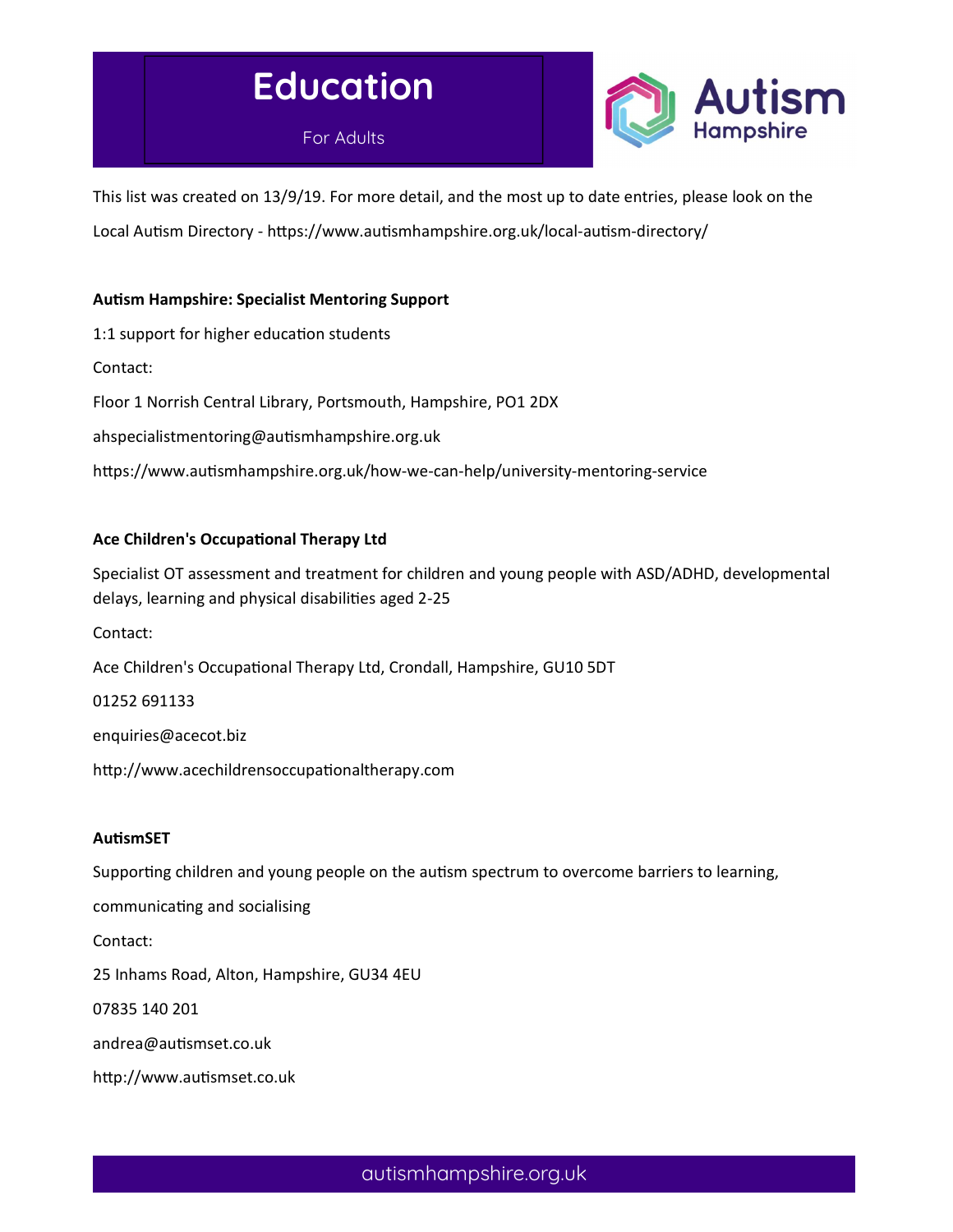



#### Avon Tyrrell Outdoor Activity Centre - New Forest

Providing outdoor learning, development training and activity holidays

Contact:

Avon Tyrrell Outdoor Activity Centre UK Youth, Bransgore, Hampshire, BH23 8EE

01425 672347

info@ukyouth.org

http://www.avontyrrell.org.uk/page/disability%20introduction.html

#### Bodster Equine Assisted Learning Centre - Isle of Wight

Interaction with ponies

Contact:

Sandford Farm, Gore Lane, Godshill, Isle of Wight, Hampshire, PO38 3EX

07887876138

joandgi@googlemail.com

http://www.eaqbodster.co.uk

#### Brain in Hand

Assistive technology for people with ASD

Contact:

01392 247 909

DSA@braininhand.co.uk

http://braininhand.co.uk/

#### Equinable, Romsey

Working with animals, horticulture and the environment

Contact:

Dean Wood Barn Farm, Romsey, Hampshire, SO51 0JE

07976 594967 or 01794 340020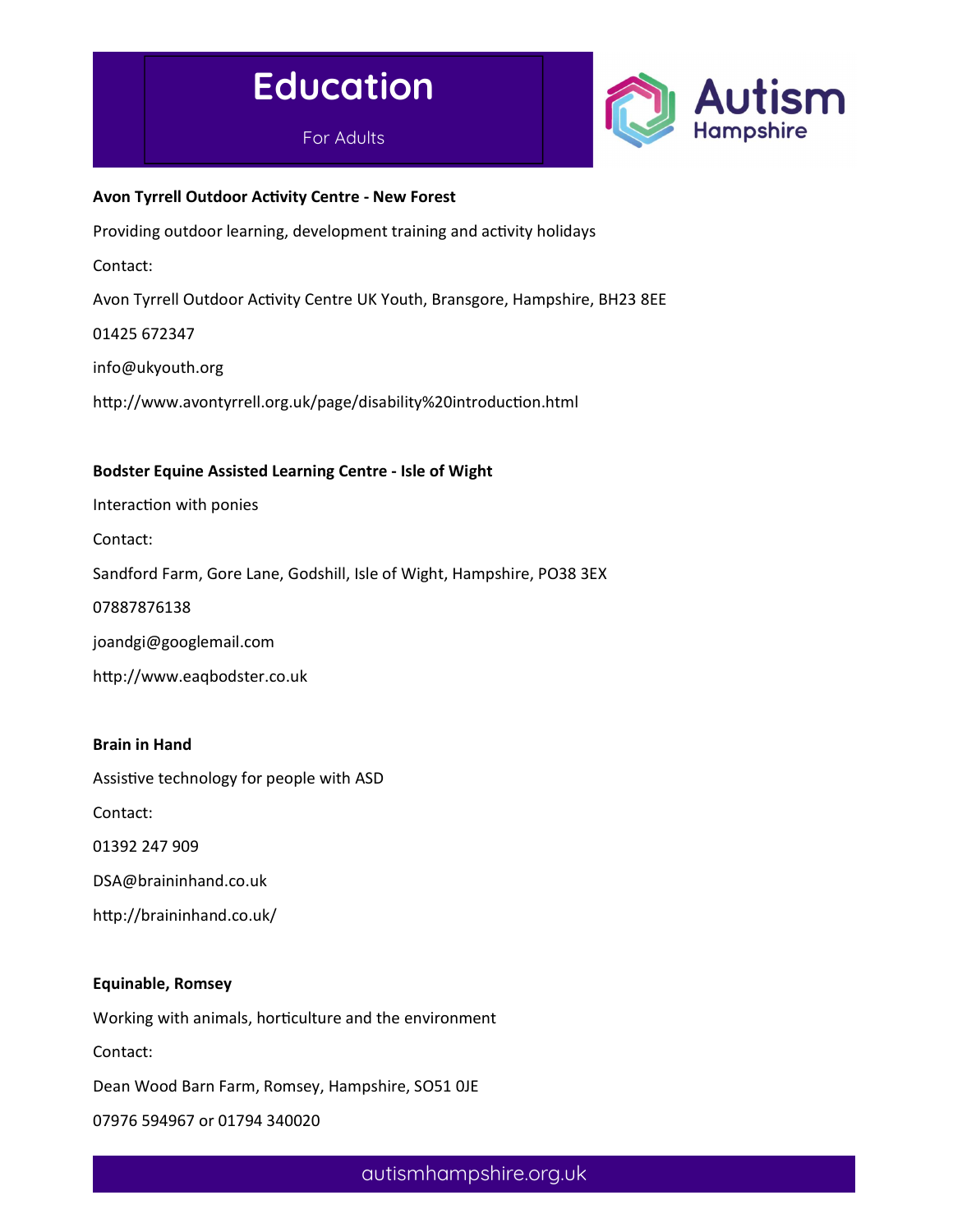



info@equinable.co.uk

http://www.equinable.co.uk

#### Fereinsteins Ltd - Communication Sessions - New Forest

Education classes for adults (16+) with profound learning difficulties and disabilities

Contact:

1 South Parade, Totton, Hampshire, SO40 3PY

07711 995935

http://fereinsteins.weebly.com/

#### Hampshire County Council Local Offer

Online directory of all services available to children and young people with special educational needs and/or disabilities

Contact:

0300 303 8603

https://fish.hants.gov.uk/kb5/hampshire/directory/localoffer.page

#### Hampshire Family Support Service - Hampshire County Council

Information and guidance for parents of children and young people aged 0-19 (up to 25 for young adults with learning disabilities/difficulties) in Hampshire Contact: 0845 603 5620 childcare@hants.gov.uk

https://www.hants.gov.uk/socialcareandhealth/childrenandfamilies/familysupportservice

#### Hampshire Futures - Hampshire County Council

A service to help young people and adults to successfully participate in education, training and employment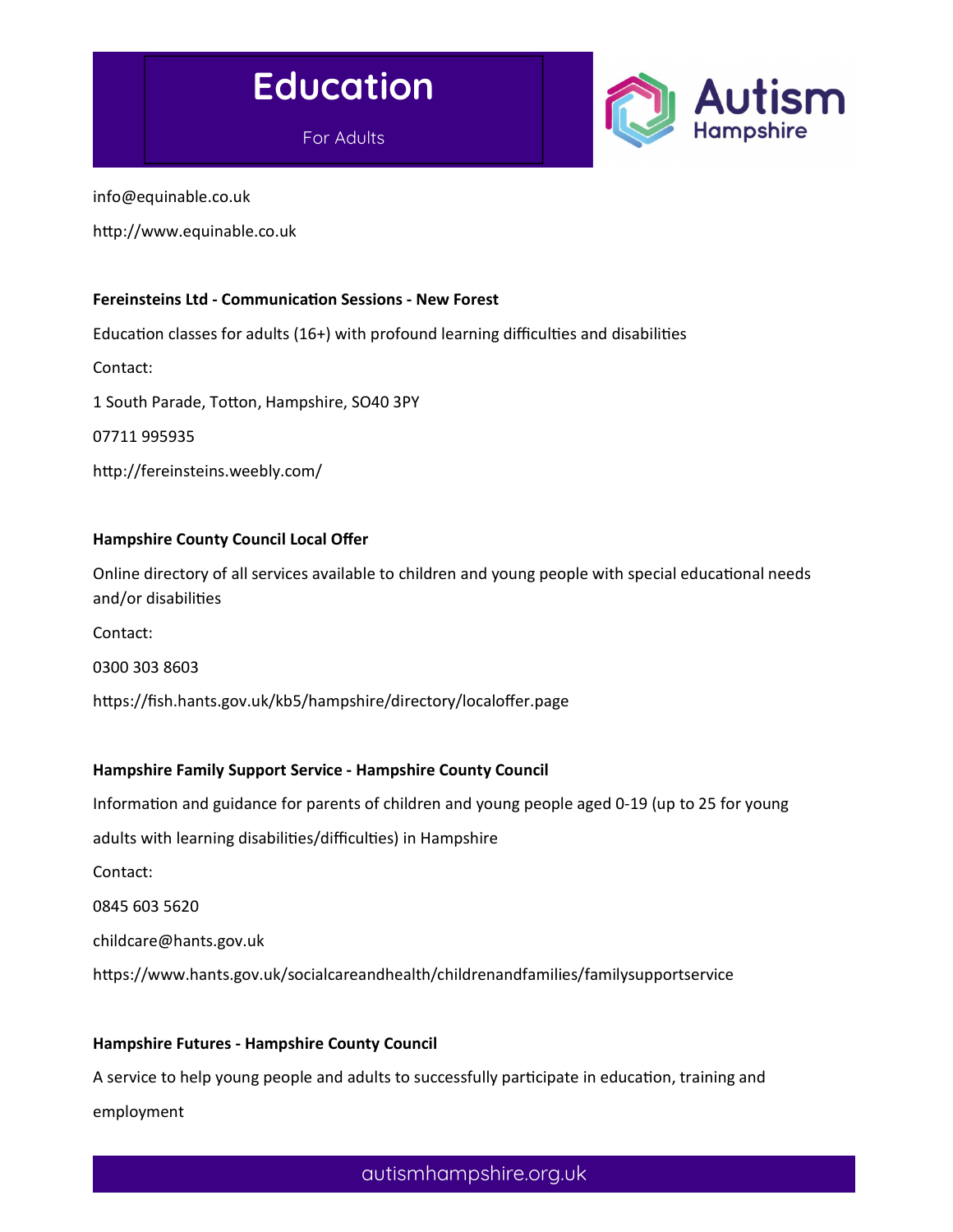



Contact:

01962 846193.

https://www.hants.gov.uk/educationandlearning/hampshirefutures

# Hampshire Transition Information Hub

For young people aged 13-25

Contact:

https://fish.hants.gov.uk/kb5/hampshire/directory/advice.page?id=i99wa-vxvdo

#### Highbury College, Portsmouth

Further education college with specialist autism resourced provision, aged 16+

Contact:

Highbury College , Portsmouth, Hampshire, PO6 2SA

02392 383131

info@highbury.ac.uk

https://www.highbury.ac.uk/

#### Isle of Wight College, Newport

16+ college with additional support for learners with Asperger syndrome/autistic spectrum condition

(ASC)

Contact:

Medina Way, Newport, Isle of Wight, , PO30 5TA

01983 526631

info@iwcollege.ac.uk

https://www.iwcollege.ac.uk/

#### James's Place, Andover

Opportunities to achieve - Day respite for young people and adults aged 16+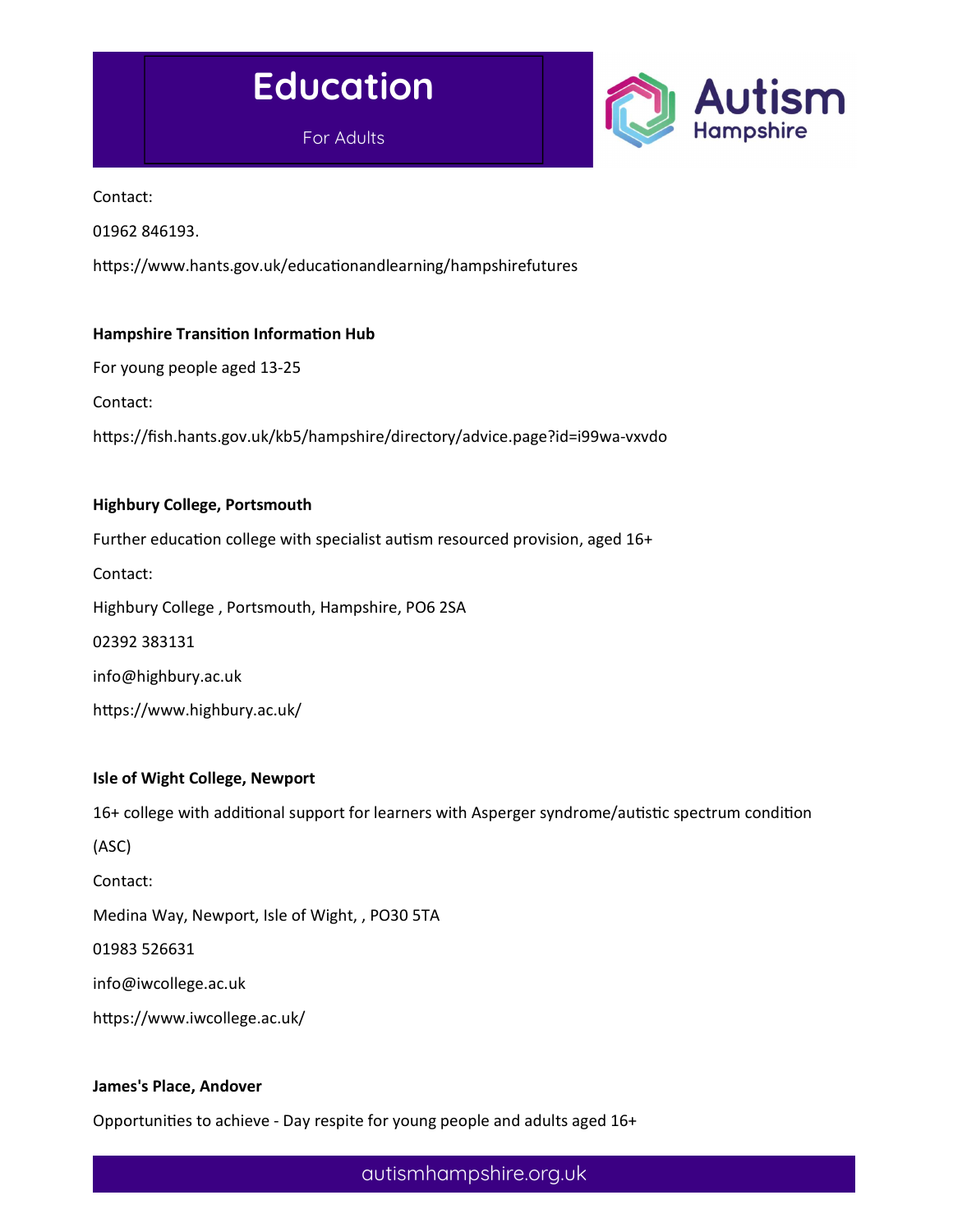



Contact:

James's Place, Penton Lodge, Andover, Hampshire, SP11 0RD

01264772400

info@james-place.co.uk or guy@james-place.co.uk

http://www.james-place.co.uk/

# Key Changes Music Engagement and Recovery Services - Winchester

For children and adults who have social, behavioural, personal, developmental, learning and emotional issues Contact: Winnall Community Centre, Winchester, Hampshire, SO23 ONY +44 (0)20 7549 8172 https://www.keychanges.org/

# New Horizons Equine Assisted Learning Centre - Lyndhurst

Equine assisted learning for children and adults with various needs, including autism and learning difficulties Contact: New Horizons EAL, Lyndhurst, Hampshire, SO43 7DE 07815 438613 enquiries@new-horizons-eal.co.uk

https://www.new-horizons-eal.co.uk/

# Portsmouth College

Mainstream college with specialist autism resourced provision Contact:

Tangier Road, Portsmouth , Hampshire, PO3 6PZ

02392 667521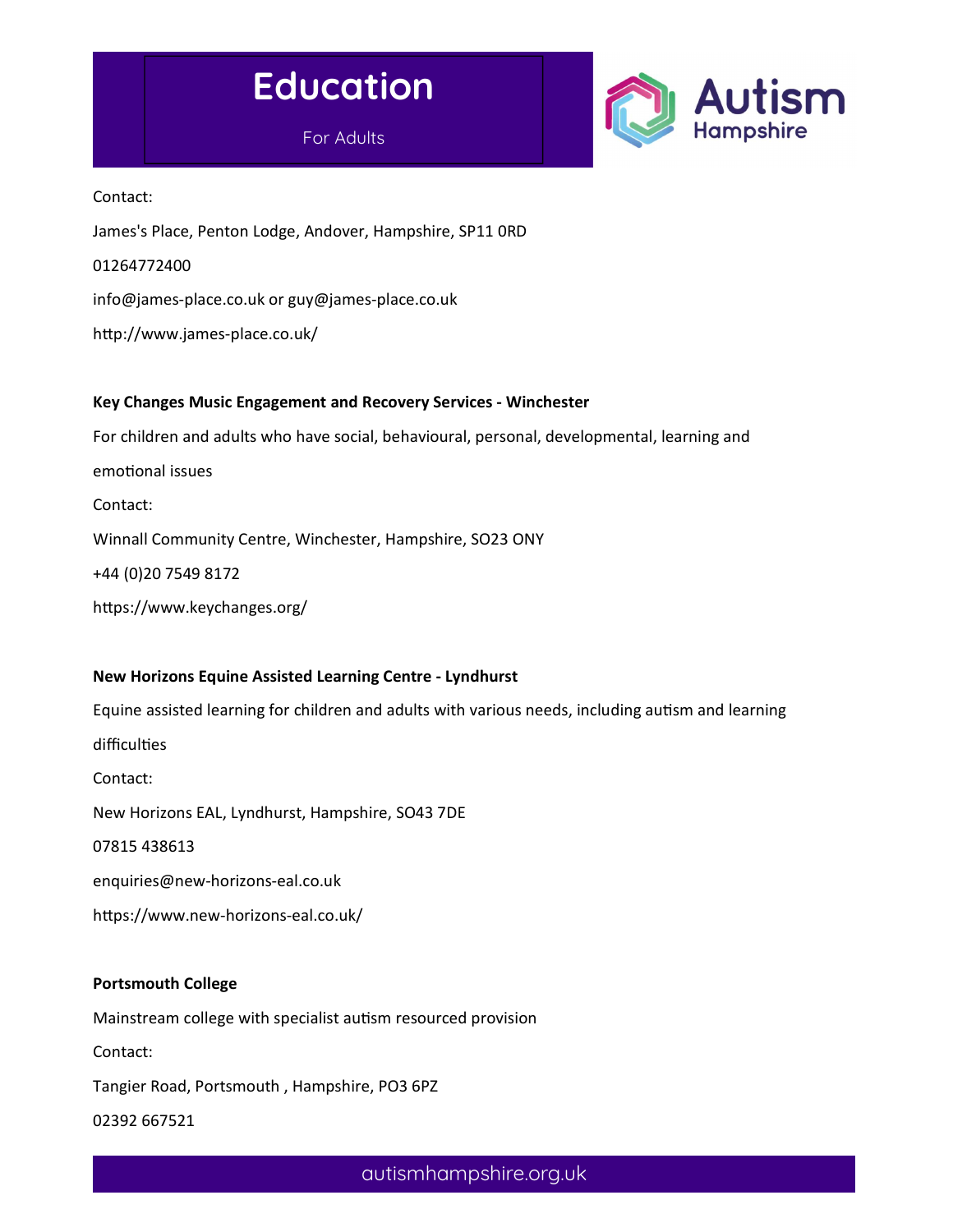



attendance@portsmouth-college.ac.uk https://www.portsmouth-college.ac.uk/

#### Portsmouth Local Offer

Information website for those with special education needs or disabilities (ages 0-25) and their

families

Contact:

http://www.portsmouthlocaloffer.org/

#### QE2 Activity Centre Southampton

Providing outdoor activities for people of all ages with learning/physical disabilities

Contact:

River Hamble Country Park, Hedge End, Hampshire, SO31 1BH

02380 404844

qe2centre@aol.com

http://www.qe2activitycentre.co.uk/

#### South Downs College, Waterlooville

College education for students aged 14+ with academic learning support

Contact:

College Road, Waterlooville, Hampshire, PO7 8AA

02392 797979

enquiries@hsdc.ac.uk

http://www.southdowns.ac.uk/

#### Southampton City Council Local Offer

Information for children/young people with special educational needs/disability aged 0-25 Contact: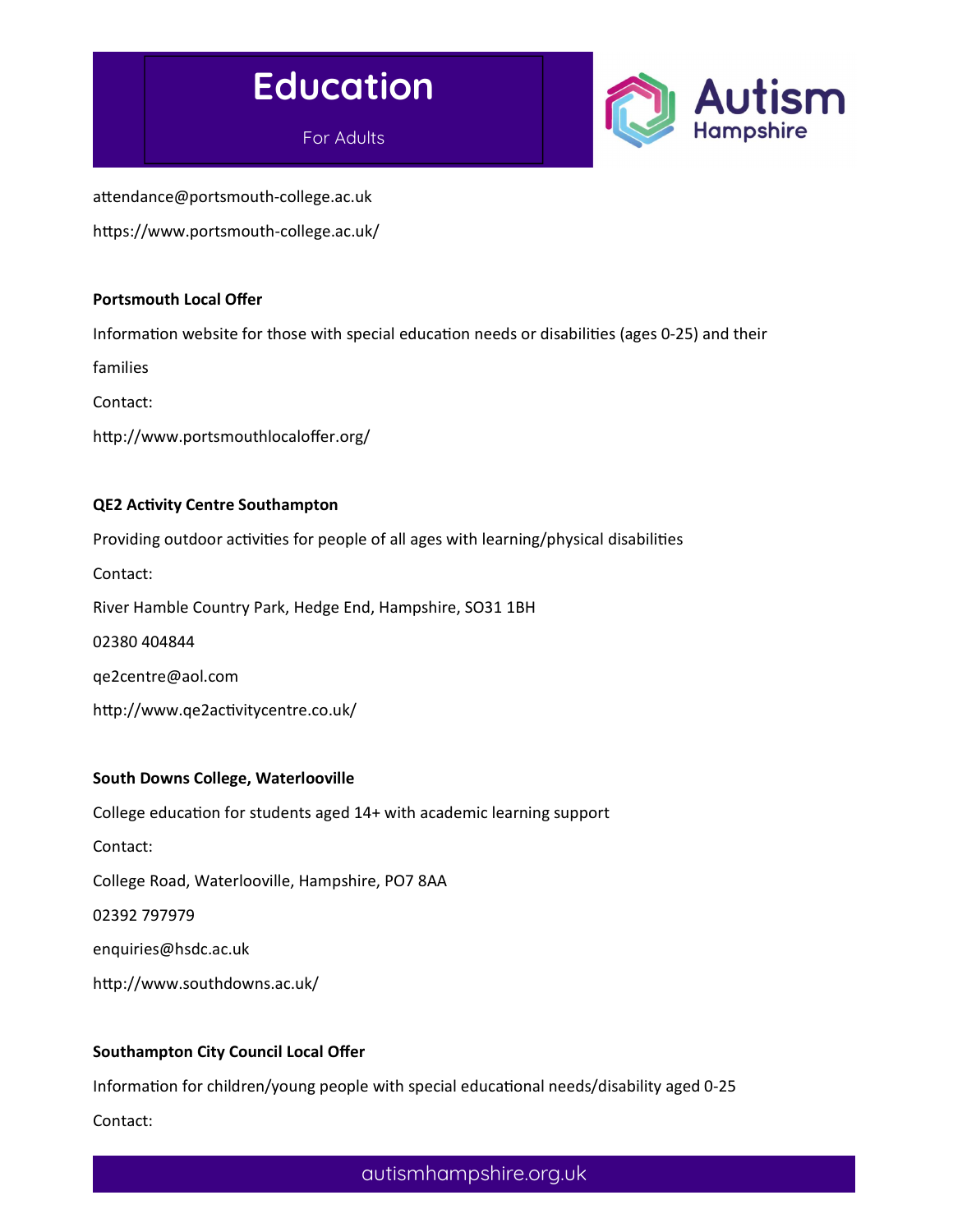# Education

For Adults



#### 023 8083 2842

send.pathfinder@southampton.gov.uk

http://sid.southampton.gov.uk/kb5/southampton/directory/site.page?id=0Kx6qh1JSGA

# Southampton Information Directory (SID)

Southampton City Council online directory of information for adults, families and SEND Local Offer Contact:

http://sid.southampton.gov.uk/kb5/southampton/directory/home.page

# Southampton Special Purpose Workshop Independent day service for adults with special needs Contact: Southampton Special Purpose Workshop Ltd. , Southampton. , Hampshire, SO14 6RZ. 0238033 8452/ 07958395888 enquiries@sspw.co.uk http://www.sspw.co.uk/index.html

#### Sparsholt College Hampshire

Specialist college 14-19+ with support for students with dyslexia and other learning or physical

disability

Contact:

Sparsholt College Westley Lane , Sparsholt , Hampshire, SO21 2NF

01962 77641

enquiry@sparsholt.ac.uk

http://www.sparsholt.ac.uk

#### St Catherine's, Ventnor

Residential special school for children with speech, language and communication needs, aged 7-19,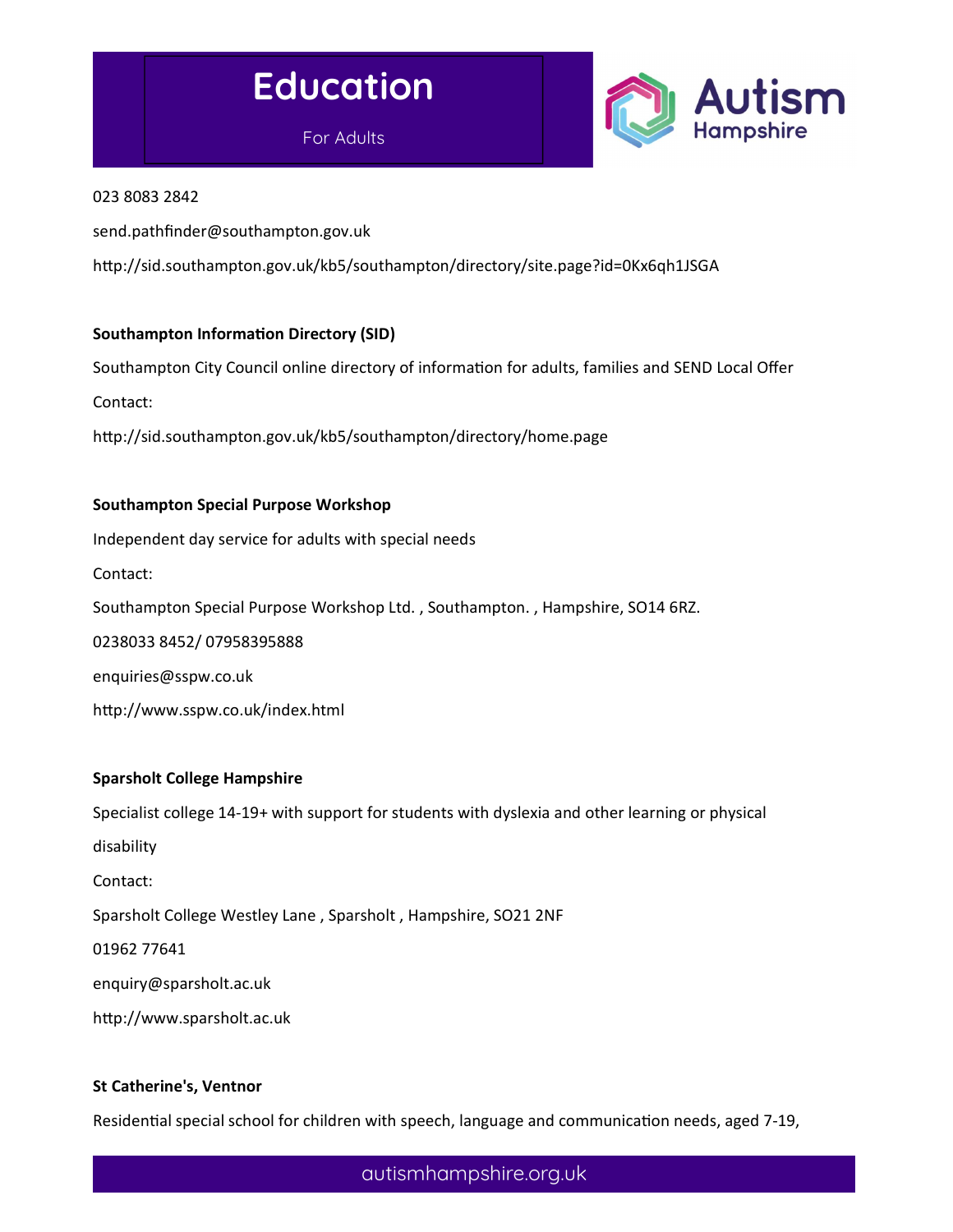



with post 19 provision Contact: St Catherine's , Grove Road, , Ventnor, , Isle of Wight, , PO38 1TT 01983 852722 general@stcatherines.org.uk http://www.stcatherines.org.uk/

# The Learning Place: Employment, Learning and Skills Service

Portsmouth City Council courses for adults in arts and crafts, computers, cookery and many more

Contact:

6 Derby Road, Portsmouth, Hampshire, PO2 8HH

02392 621860

TheLearningPlace@portsmouthcc.gov.uk

https://www.webenrol.com/portsmouth/Default.asp?page=

#### The Sheiling Ringwood

Independent special school, college and residential provision for 6-25-year-olds with severe, complex and moderate learning difficulties and disabilities Contact: The Sheiling Ringwood, Ringwood, Hampshire, BH24 2EB 01425 477488 admissions@thesheilingringwood.co.uk

http://www.thesheilingringwood.co.uk

# Treloar School and College for Disabled Young People, Alton

Special school and college for children and young people with multiple and complex disabilities, aged

2-25

Contact: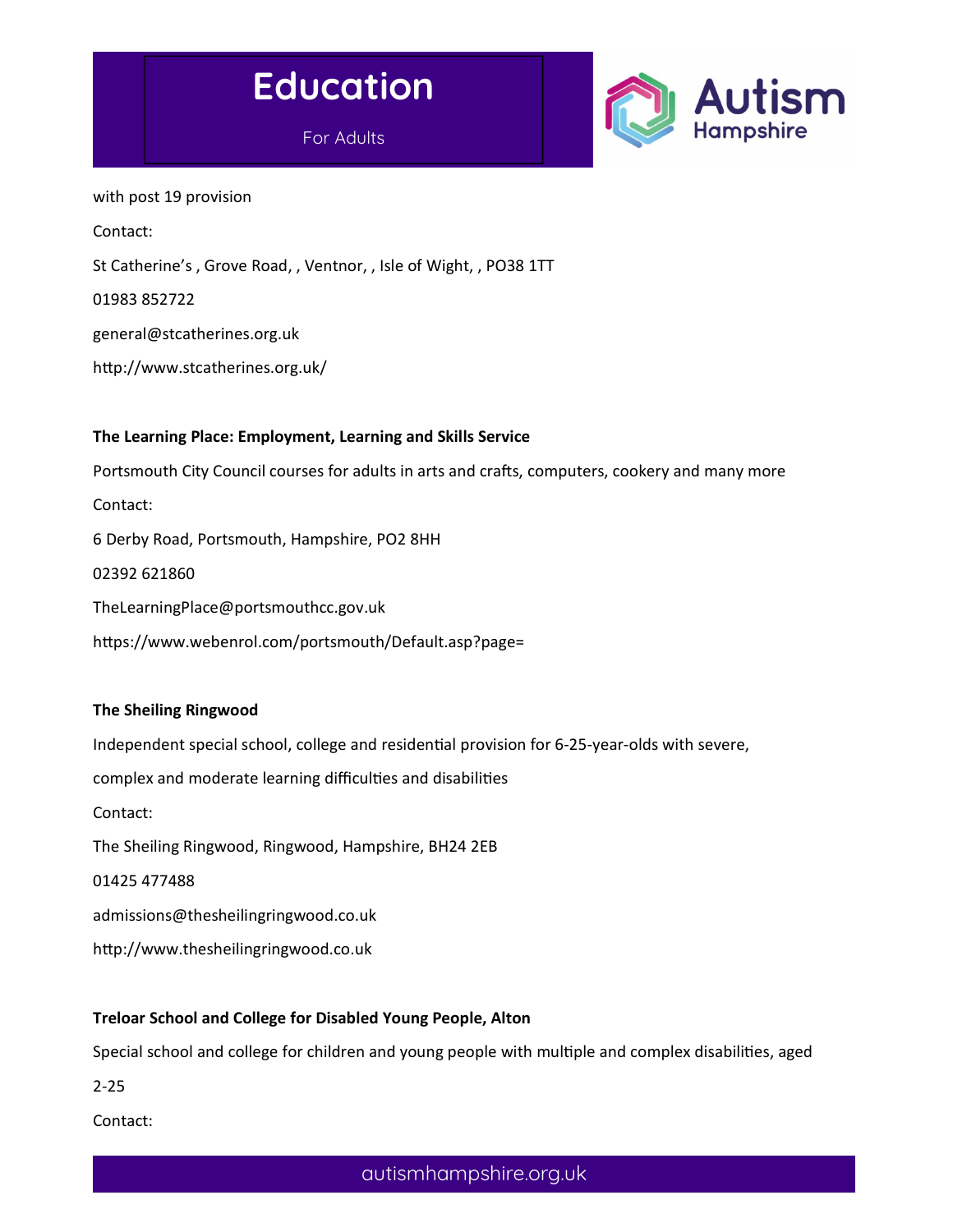



Powell Drive, Alton , Hampshire, GU34 4GL 01420 547400 info@treloar.org.uk

https://www.treloar.org.uk/

#### University of Portsmouth: Additional Support and Disability Advice Centre (ASDAC)

For students with disabilities and learning difficulties Contact: The Nuffield Centre, Portsmouth, Hampshire, PO1 2ED 02392 843462 info.centre@port.ac.uk http://www.port.ac.uk

#### University of Southampton

Enabling services information for students with disabilities and learning difficulties Contact: University of Southampton, Enabling Services, Southampton, Hampshire, SO17 1DU 023 8059 7726 enable@soton.ac.uk http://www.southampton.ac.uk/edusupport/

#### We Connect Now

Website and Facebook group for university students with disabilities

Contact:

weconnectnow2008@gmail.com

https://weconnectnow.wordpress.com/